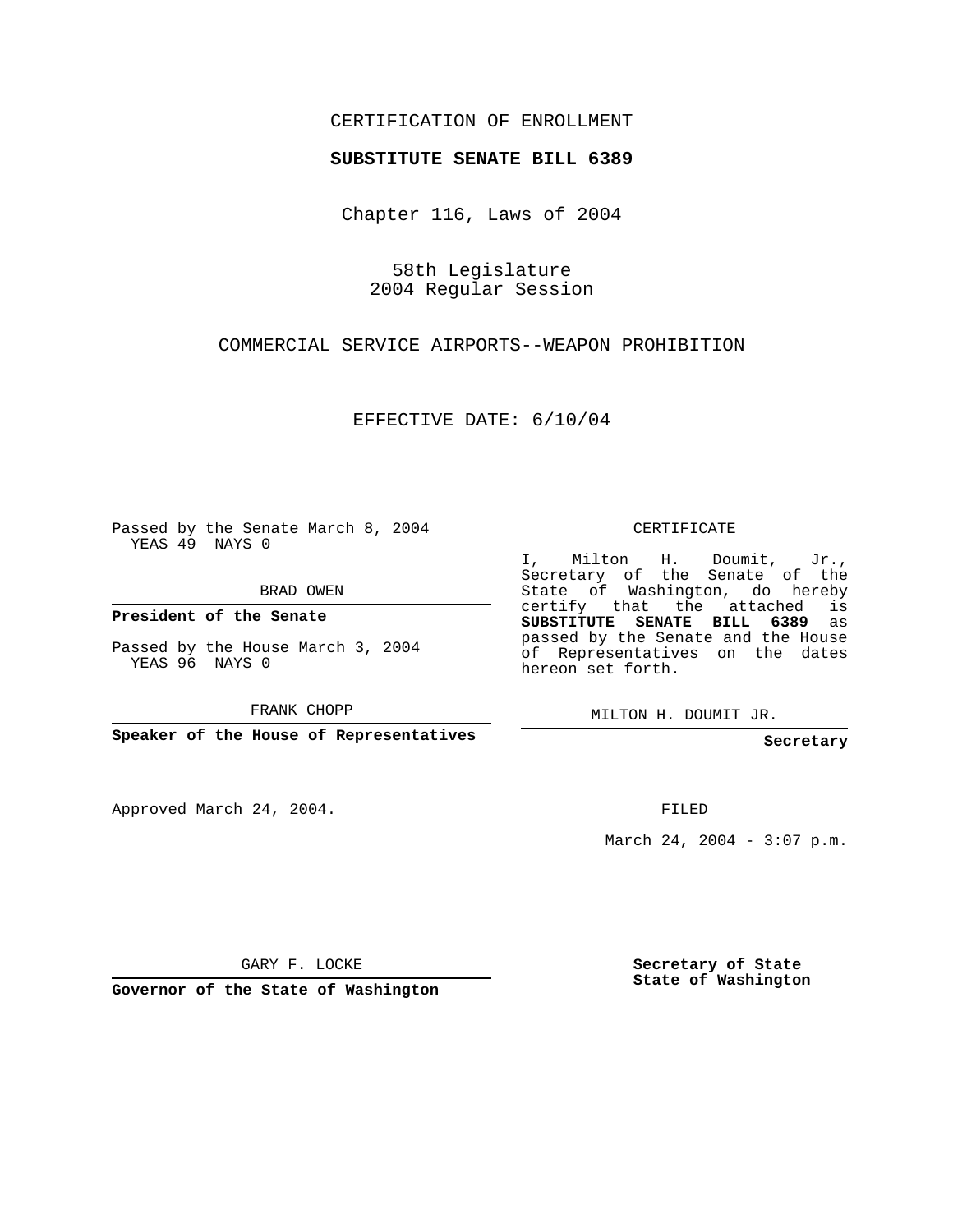## **SUBSTITUTE SENATE BILL 6389** \_\_\_\_\_\_\_\_\_\_\_\_\_\_\_\_\_\_\_\_\_\_\_\_\_\_\_\_\_\_\_\_\_\_\_\_\_\_\_\_\_\_\_\_\_

\_\_\_\_\_\_\_\_\_\_\_\_\_\_\_\_\_\_\_\_\_\_\_\_\_\_\_\_\_\_\_\_\_\_\_\_\_\_\_\_\_\_\_\_\_

AS AMENDED BY THE HOUSE

Passed Legislature - 2004 Regular Session

**State of Washington 58th Legislature 2004 Regular Session**

**By** Senate Committee on Judiciary (originally sponsored by Senators Brandland, Haugen, Esser, Rasmussen, Kline, Murray and Kohl-Welles)

READ FIRST TIME 02/02/04.

 AN ACT Relating to weapons in commercial service airports; and amending RCW 9.41.300.

BE IT ENACTED BY THE LEGISLATURE OF THE STATE OF WASHINGTON:

 **Sec. 1.** RCW 9.41.300 and 1994 sp.s. c 7 s 429 are each amended to read as follows:

 (1) It is unlawful for any person to enter the following places when he or she knowingly possesses or knowingly has under his or her control a weapon:

 (a) The restricted access areas of a jail, or of a law enforcement facility, or any place used for the confinement of a person (i) arrested for, charged with, or convicted of an offense, (ii) held for extradition or as a material witness, or (iii) otherwise confined pursuant to an order of a court, except an order under chapter 13.32A or 13.34 RCW. Restricted access areas do not include common areas of egress or ingress open to the general public;

 (b) Those areas in any building which are used in connection with court proceedings, including courtrooms, jury rooms, judge's chambers, offices and areas used to conduct court business, waiting areas, and corridors adjacent to areas used in connection with court proceedings.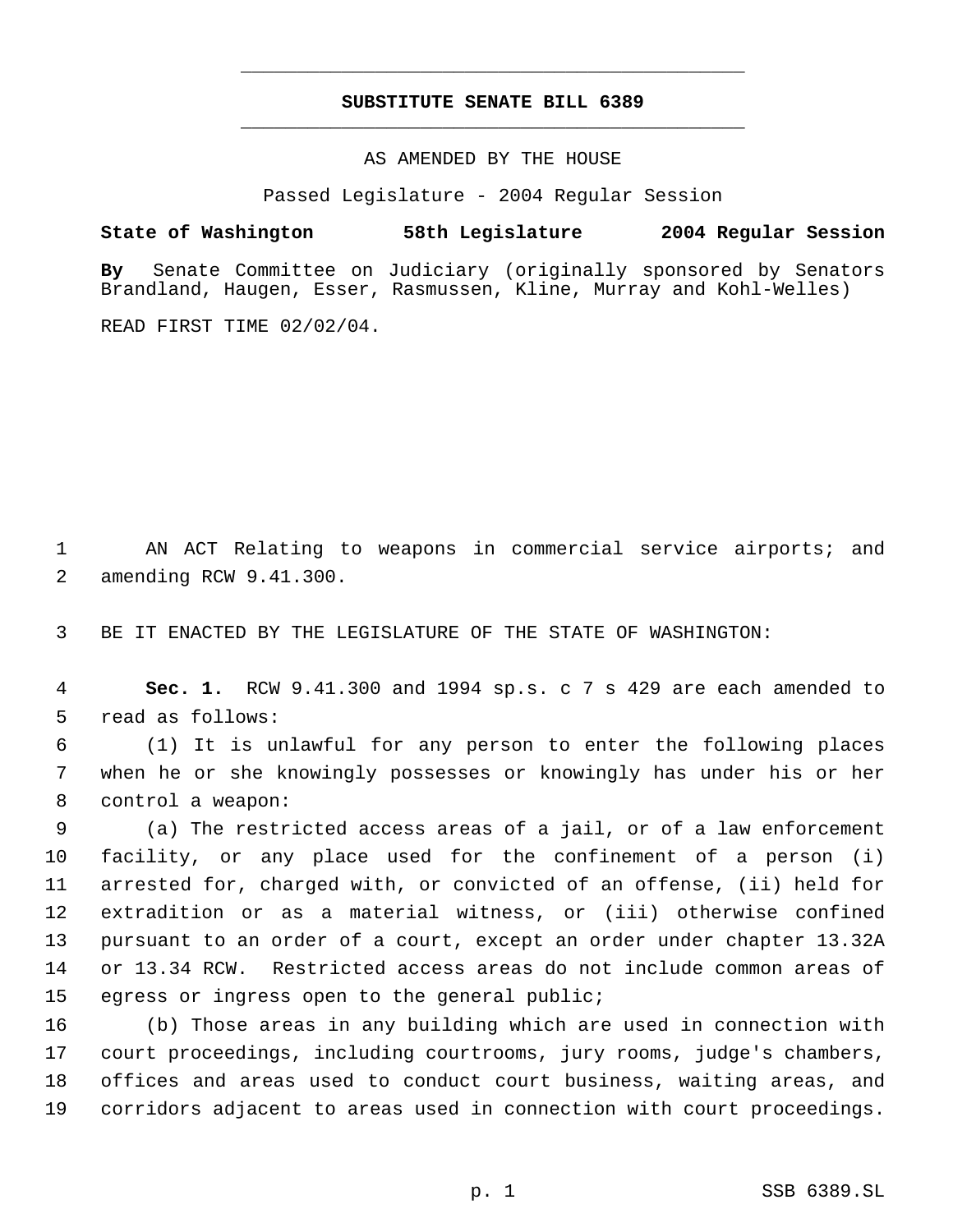The restricted areas do not include common areas of ingress and egress to the building that is used in connection with court proceedings, when it is possible to protect court areas without restricting ingress and egress to the building. The restricted areas shall be the minimum necessary to fulfill the objective of this subsection (1)(b).

 In addition, the local legislative authority shall provide either a stationary locked box sufficient in size for pistols and key to a weapon owner for weapon storage, or shall designate an official to receive weapons for safekeeping, during the owner's visit to restricted areas of the building. The locked box or designated official shall be located within the same building used in connection with court proceedings. The local legislative authority shall be liable for any negligence causing damage to or loss of a weapon either placed in a locked box or left with an official during the owner's visit to restricted areas of the building.

 The local judicial authority shall designate and clearly mark those areas where weapons are prohibited, and shall post notices at each entrance to the building of the prohibition against weapons in the restricted areas;

 (c) The restricted access areas of a public mental health facility certified by the department of social and health services for inpatient hospital care and state institutions for the care of the mentally ill, excluding those facilities solely for evaluation and treatment. Restricted access areas do not include common areas of egress and 25 ingress open to the general public;  $((\theta \cdot \hat{r}))$ 

 (d) That portion of an establishment classified by the state liquor 27 control board as off-limits to persons under twenty-one years of age<sub>i</sub> or

 (e) The restricted access areas of a commercial service airport designated in the airport security plan approved by the federal transportation security administration, including passenger screening checkpoints at or beyond the point at which a passenger initiates the screening process. These areas do not include airport drives, general parking areas and walkways, and shops and areas of the terminal that are outside the screening checkpoints and that are normally open to unscreened passengers or visitors to the airport. Any restricted access area shall be clearly indicated by prominent signs indicating 38 that firearms and other weapons are prohibited in the area.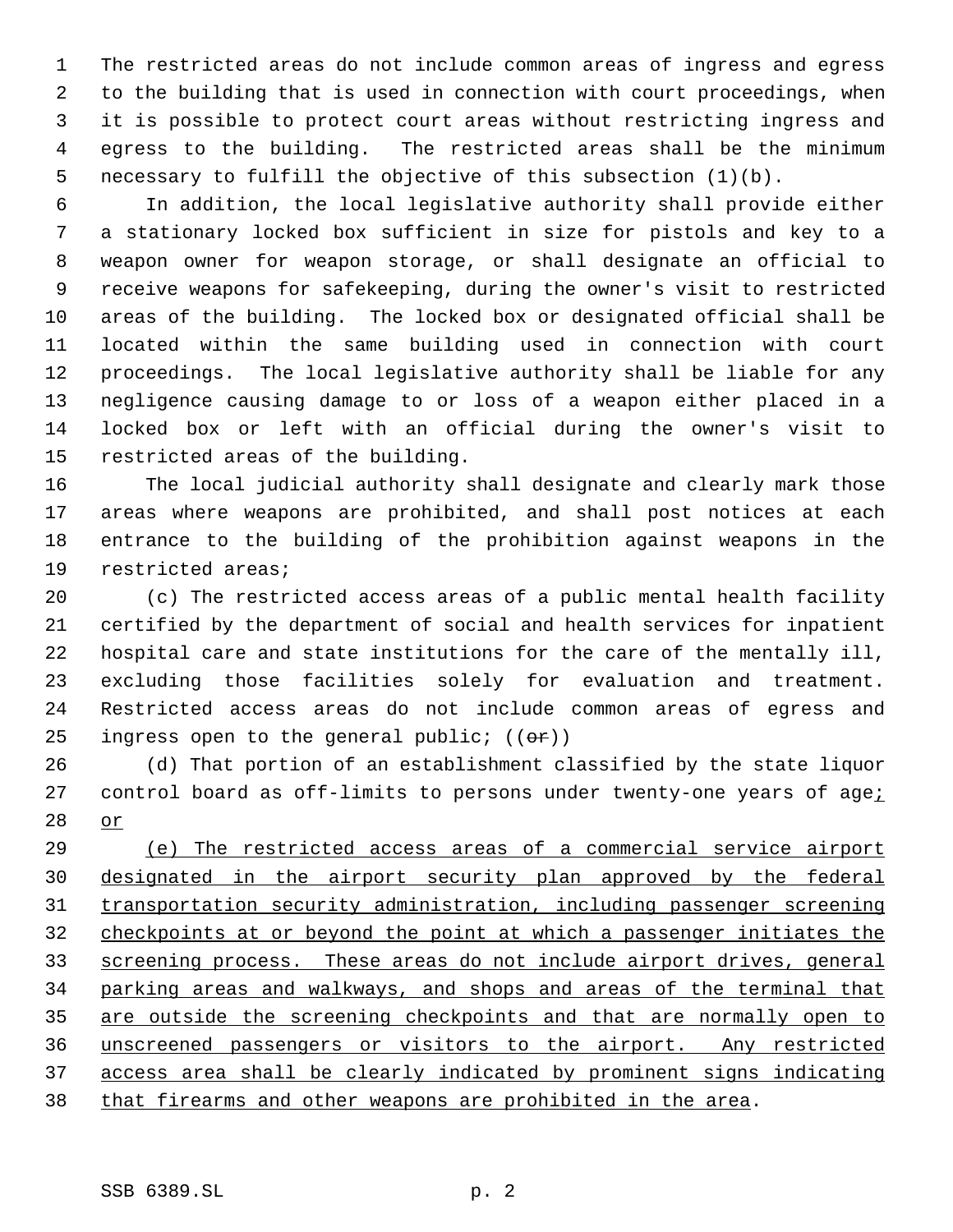(2) Cities, towns, counties, and other municipalities may enact laws and ordinances:

 (a) Restricting the discharge of firearms in any portion of their respective jurisdictions where there is a reasonable likelihood that humans, domestic animals, or property will be jeopardized. Such laws and ordinances shall not abridge the right of the individual guaranteed by Article I, section 24 of the state Constitution to bear arms in 8 defense of self or others; and

 (b) Restricting the possession of firearms in any stadium or convention center, operated by a city, town, county, or other municipality, except that such restrictions shall not apply to:

 (i) Any pistol in the possession of a person licensed under RCW 9.41.070 or exempt from the licensing requirement by RCW 9.41.060; or (ii) Any showing, demonstration, or lecture involving the exhibition of firearms.

 (3)(a) Cities, towns, and counties may enact ordinances restricting the areas in their respective jurisdictions in which firearms may be sold, but, except as provided in (b) of this subsection, a business selling firearms may not be treated more restrictively than other businesses located within the same zone. An ordinance requiring the cessation of business within a zone shall not have a shorter grandfather period for businesses selling firearms than for any other businesses within the zone.

 (b) Cities, towns, and counties may restrict the location of a business selling firearms to not less than five hundred feet from primary or secondary school grounds, if the business has a storefront, has hours during which it is open for business, and posts advertisements or signs observable to passersby that firearms are available for sale. A business selling firearms that exists as of the date a restriction is enacted under this subsection (3)(b) shall be grandfathered according to existing law.

 (4) Violations of local ordinances adopted under subsection (2) of this section must have the same penalty as provided for by state law.

 (5) The perimeter of the premises of any specific location covered by subsection (1) of this section shall be posted at reasonable intervals to alert the public as to the existence of any law restricting the possession of firearms on the premises.

(6) Subsection (1) of this section does not apply to: